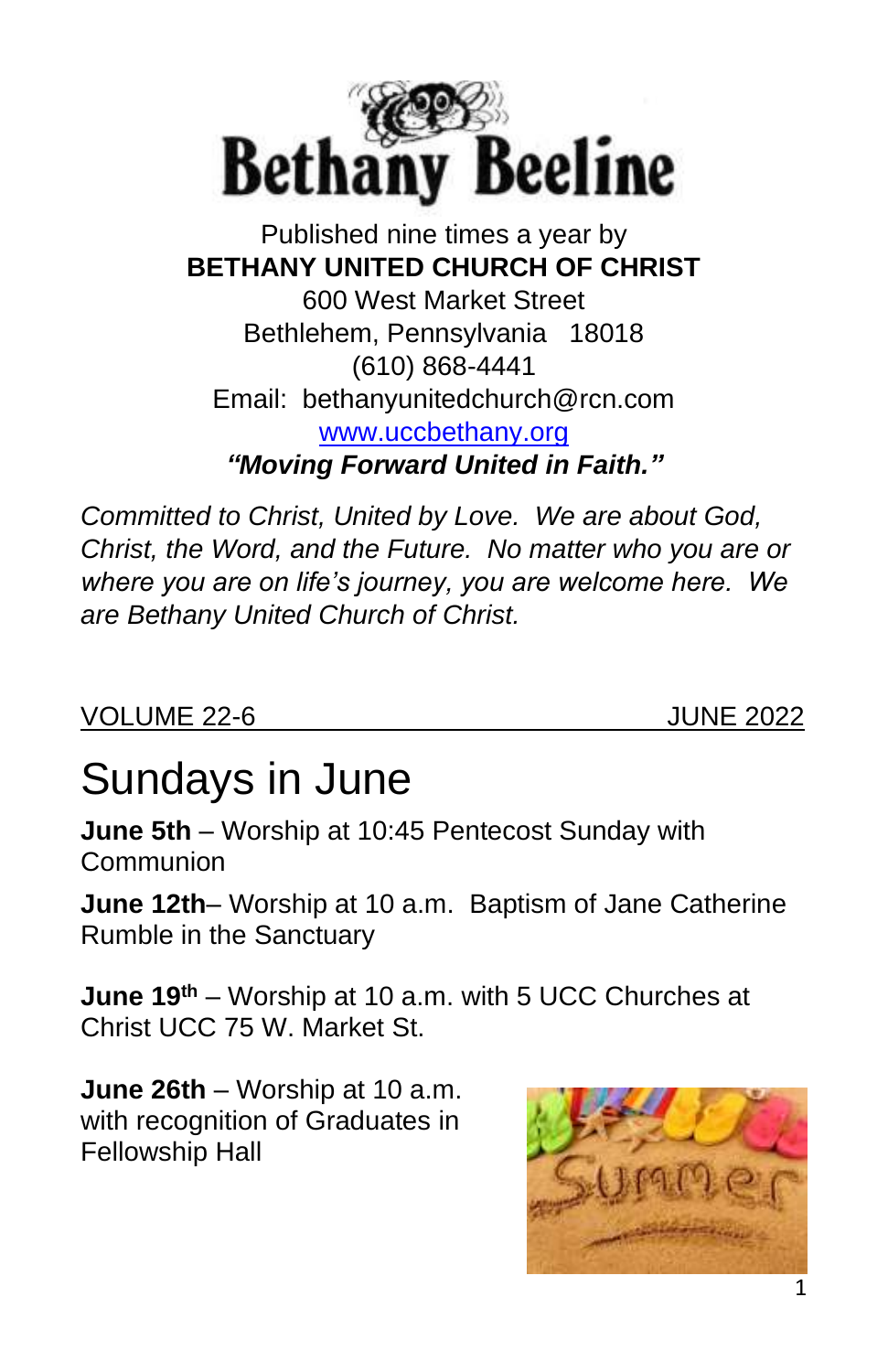Dear Bethany Church Family,



Pentecost Sunday is June 5<sup>th</sup>. Join us in the sanctuary for worship and Holy Communion at 10:45. We will celebrate the Birthday of the Christian Church in the

giving of God's Holy Spirit 2000 years ago. The Adult Sunday class is winding down its study on 12 promises of God that are offered to us in these still challenging and often perilous times. On Sunday May 22 the teaching of the DVD featured author Max Lucado on the promise of the Holy Spirit. This Third Person of the Trinity of God is the most mysterious expression of the Divine. We know from Scripture God is Creator and Provider of all our needs. We know Jesus as the Savior of Sin and Lord of our lives as we read and study the Gospel record. But what or who is the Holy Spirit? The Holy Spirit is the Presence of God with us since the creation of the Christian Church. It is the source of our power, our very life as a church while we wait for the Second Coming of Jesus in God's timing. Galatians 5 lists the fruit of the spirit in verses 22 and 23. They are love, joy, patience, kindness, generosity, faithfulness, gentleness, and self-control. Here is a wonderful recipe for you and me to mix into our lives. When we do, we will know more fully the Holy Spirit, who dwells within us.

> *See you on Pentecost! Pastor Todd*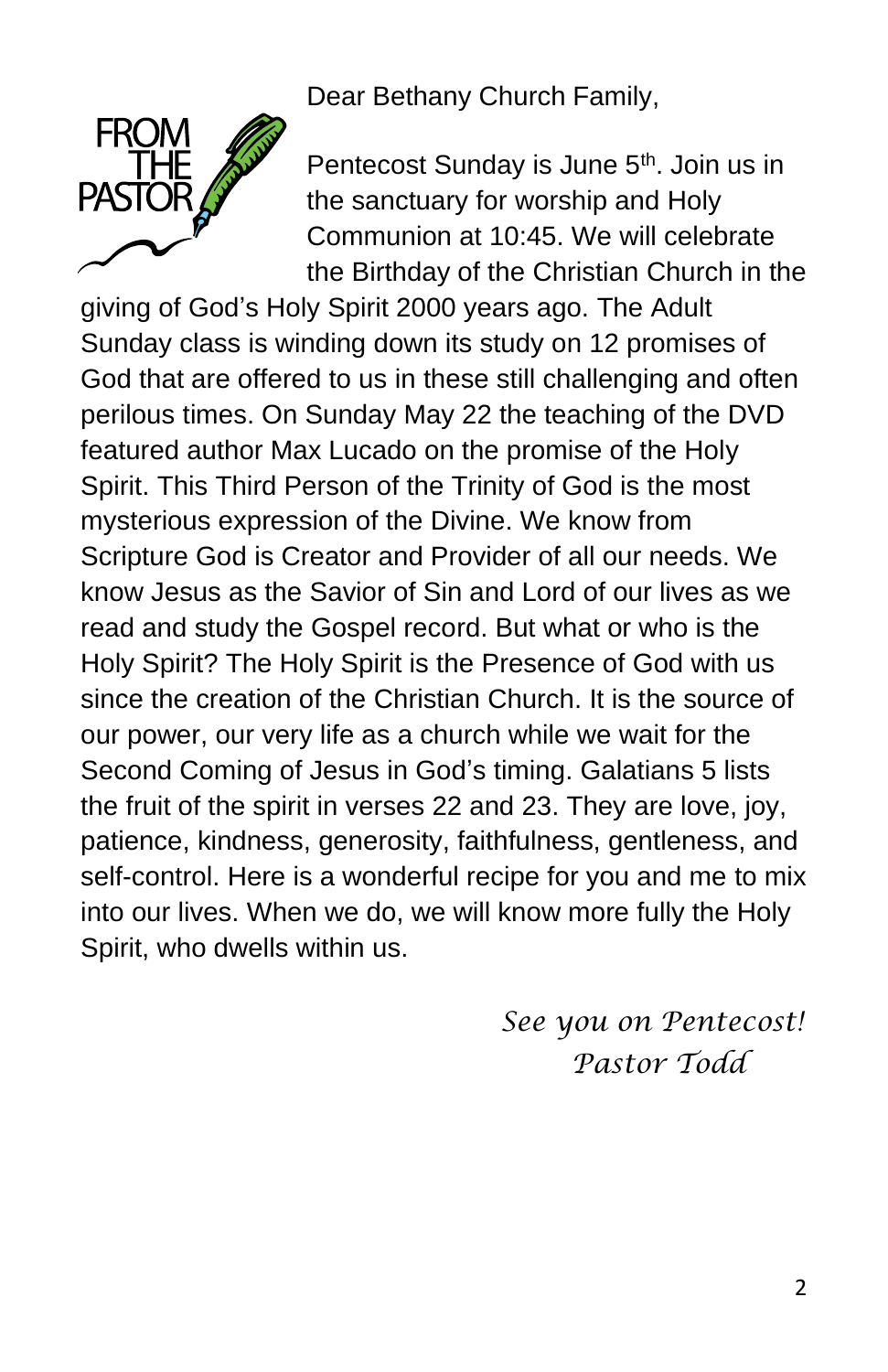

 I really can't explain why I've been standing in front of refrigerator doors and reading the magnets on them, but just like last month, another one caught my eye on my daughter's fridge.

It says, "This life must be a test, if it was the real thing, we'd be given better instructions." At first reading it's a "Ha-ha that's funny" moment, but then you have to pause and say, "Wait, that's really 'deep'." Life has always been a test, it's certainly not easy to navigate through its peaks and valleys. Everyone has their personal trials, decision making issues, worries, fears, and triumphs...but wait...we WERE given instructions, not better ones but the BEST ones! The instructions for life are found in the word of God, in our Bibles. Everything is in there; we just have to have the faith to follow and trust in the Word. As the hymn text goes, "O give me grace to follow, my Master and my friend." I love being a church musician because the music of the church...the hymns, responses, and anthem texts...all provide the inspiration and support I need to take with me throughout life's journey. Pick up your hymnal and read the hymn texts and you'll know what I mean. We all are admonished to sing praises, make a joyful noise, offer thanksgiving and gratitude by lifting up our instruments and voices. So, it's all there...all the instructions we need! Being joyful in the Lord is our way to balance the twists and turns of our crazy world, the "life test" that the magnet suggests. It is always my hope that the music Bethany members provide at worship speaks to your heart and helps you to deepen your worship experience. We are blessed with a variety of talented, committed musicians and they always give their best to the Lord...that's just what we're instructed to do!

 The summer schedule of rehearsals for our Handbell and Chancel Choir is every other week from June 1st thru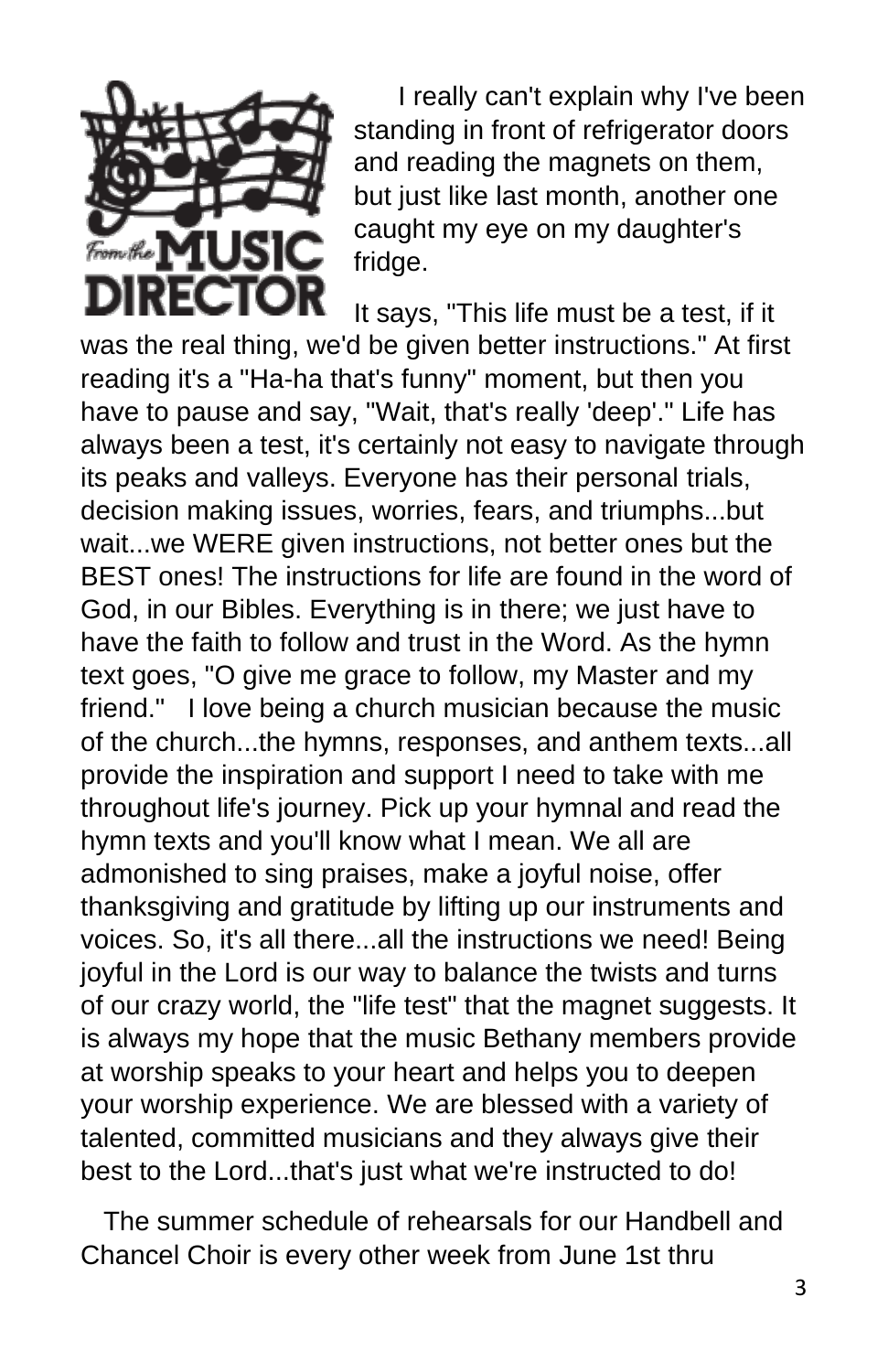September 28th. There will be a variety of special music offerings throughout the summer months. It is most important that participants in both choirs sign the absentee sheets in the Music Room...that determines various anthem selections.

Special rehearsals will be held at the convenience of the instrumentalists/vocalists.

Have a great, safe, healthy and blessed summer.

Joyfully,

Susan Denninger Wright

**BULLETIN & FLOWER CHART** - The Bulletin and Flower charts for 2022 are posted on the bulletin board by the main entrance (double glass doors). Just sign your name on any available date. The minimum cost for bulletins is \$10.00. The cost for fresh flowers is \$40.00 for two vases. Another fresh flower option is one low rectangular vase to be placed on the altar at a cost of \$30. If you prefer this option, please sign up on the flower chart and indicate your preference by placing an R in a circle after your name for the rectangular arrangement. I need to let the florist know what type of flower arrangement we want, so please mark the chart. If you prefer the seasonal Silk flowers and would like your donation to go directly to Bethany, please write the word "silk" behind your name or put an (S). PLEASE NOTE The minimum cost of silk flowers is \$10.00. As in the past, contact the office with your information for the bulletin no later than the Tuesday before your sponsored date.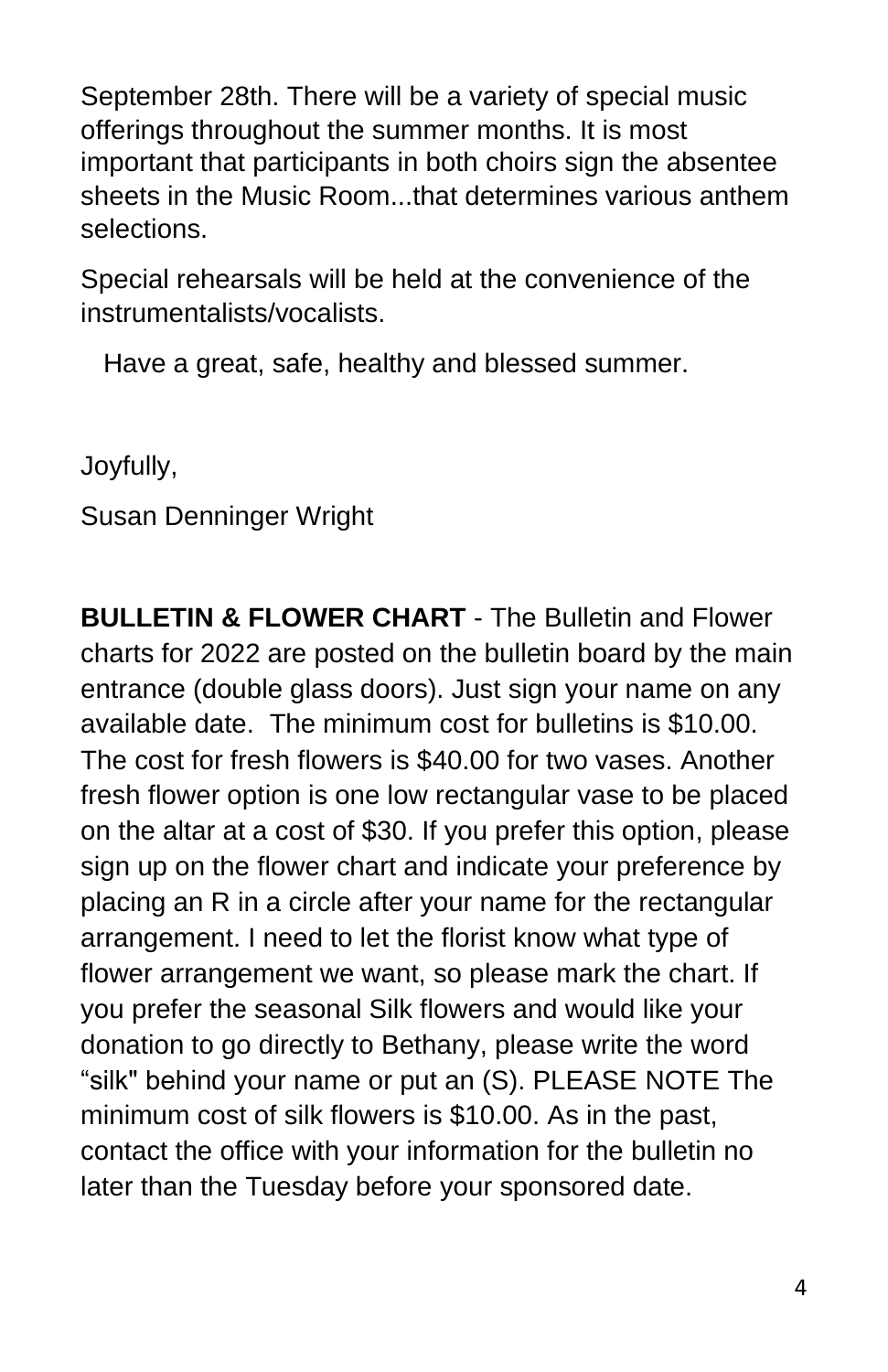**PRAYER LIST:** We ask that you check this list and let us know if there are any persons that no longer need to be on this list. Also, if you know of someone that needs our prayers, you can submit their name to Debbie Brown at 484- 358-3735 or the church office. Remember, because of the privacy to individuals; please be sure you have their permission before submitting their names for the prayer list.

*Gracious God, help me face life's struggles with the love of Christ, who strengthens me. Amen*

Samantha Guffy and family Joyce Bergey Lillian Connors Dorothy Kraemer Louise Snyder Carol Haines Sharon Haines Ken & Joan Mathias Marie Wolfe Barbara Sigafoos Mike & Barbara Reiniger Robert Frankenfield Barbara Brunner Peggy Stettner Kat & Nicole Lutsko Justin Hontz The family of David Baum Sandy Ackerman Please keep all those who are graduating this year in your prayers as they begin the next part of their lives.



*If I missed anyone, please call the office @ 610-868-4441 Thanks, Debbie*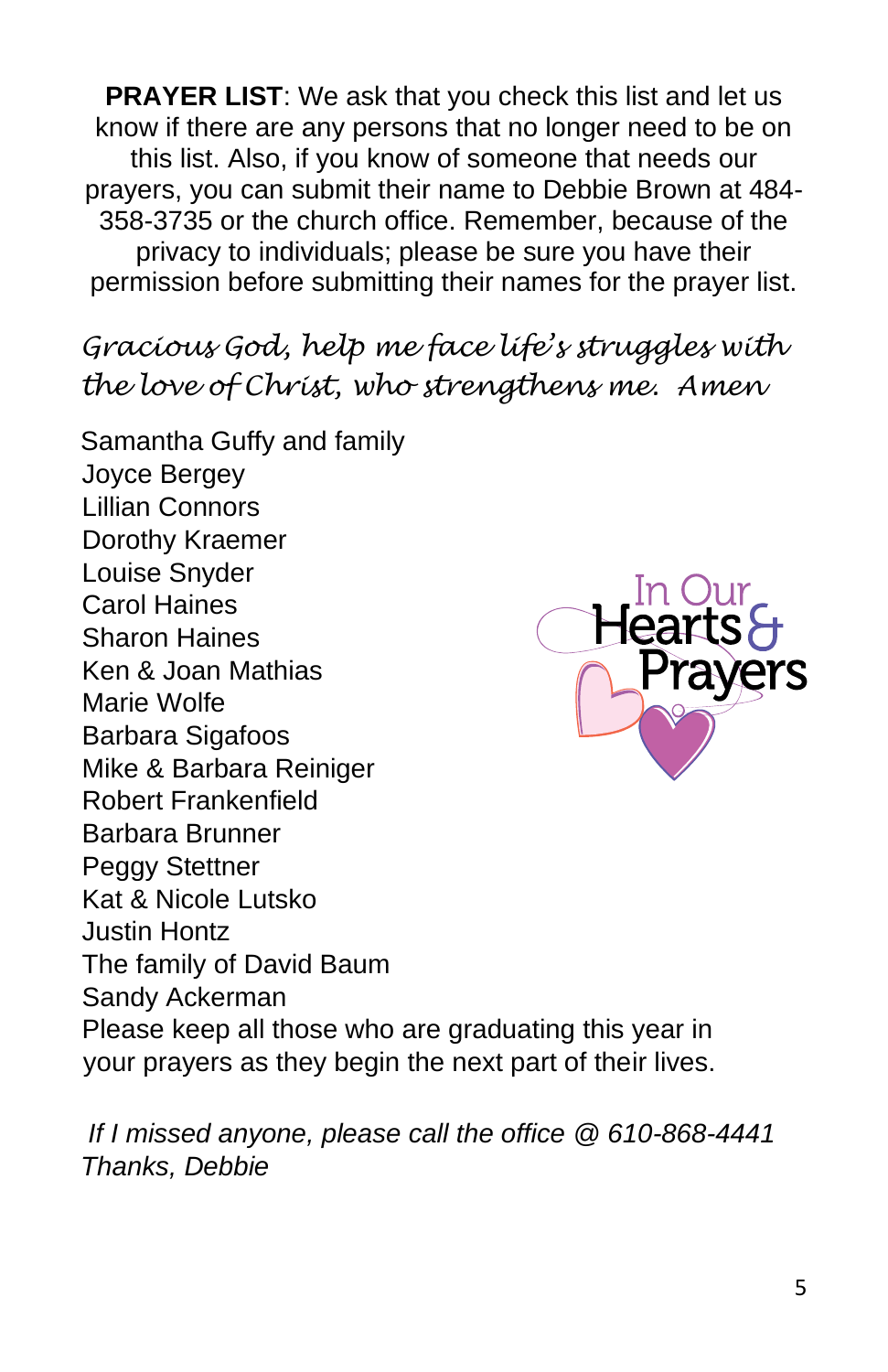

# **BIRTHDAYS**

- Philip Haines
- Leslie Thrash
- Fred Ackerman Bob Ackerman
- John Glassic
- Ken Beck
- Tim Rumble
- Sue Stralo
- Tom Hoffert Barbara Backensto
- Walter Williams

#### **ANNIVERSARIES:**

- Walter & Anne Williams
- Phyllis & Roland Greitzer
- Barbara & Mike Reiniger
- Laura and Douglass Sutter
- Margy & Dan Sabetti
- Rebecca & Len Kesselring, Jr.
- Darlene & Kevin Ervin

**AUDIO & VIDEO RECORDINGS** If you or anyone you know would like to receive the link to the audio recording of the worship service, please let Bill Rumble know at [wrumble@ptd.net.](mailto:wrumble@ptd.net) A copy of the bulletin is included with the audio link.

# **Consistory**

Matt Miller – President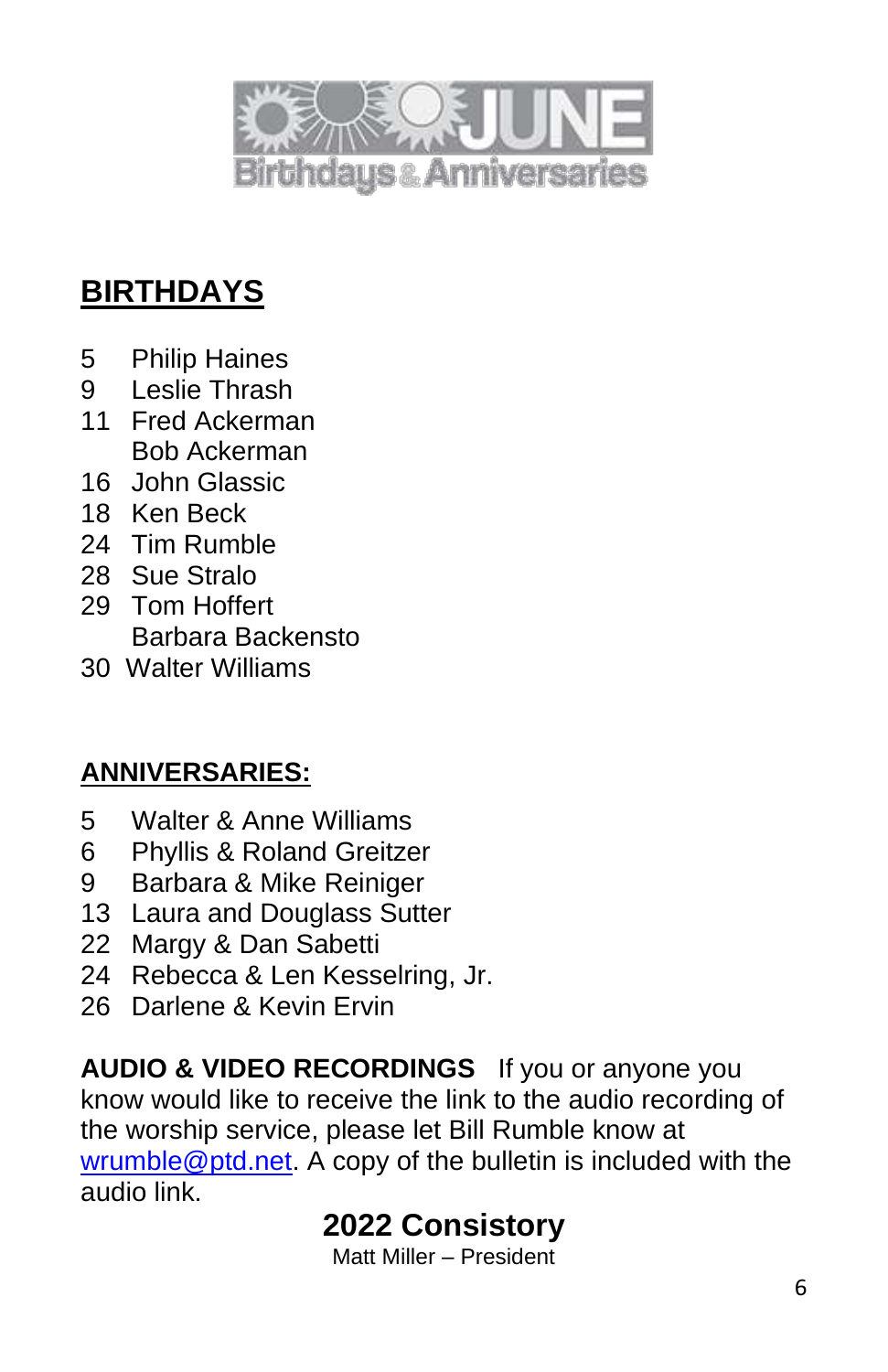#### Dan Sabetti – Vice President Jenna Nguyen – Secretary Tom Hoffert - Treasurer

| <b>ELDERS</b>          |               |                          |
|------------------------|---------------|--------------------------|
| Dan Sabetti            | 484-281-3630  | danielpsabetti@yahoo.com |
| <b>Walter Williams</b> | 610-868-2993  | wawilliams65@ptd.net     |
| <b>Matt Miller</b>     | 415-827-5359C | Tusculum76@gmail.com     |
| <b>Steve Tarasuk</b>   | 610-691-7595  | fourtarasuk@verizon.net  |
| <b>DEACONS</b>         |               |                          |
| John Talijan           | 484-767-8882  | talijan@ptd.net          |
| Jenna Nguyen           | 484-264-8240C | Jenna.nguyen29@gmail.com |
| <b>Tim Rumble</b>      | 484-274-0857C | trumble@ptd.net          |

The Consistory continues to look for one or two people to step up and take over Property. We need someone to oversee the many items that this committee takes care of. Please pray on this and consider stepping up to help.

# **Bethany's Graduates**

# *Ashley Tarasuk*

*After graduating from Liberty High School, I plan on attending Northampton Community College and majoring in Communication Design. I was a Liberty Bagpiper for four years and was a Co-Pipe Major in my senior year. Outside of school, I attained the rank of Nidan and the title Fuku Shidoin at Bethlehem Karate Association. One of my favorite memories was the second Liberty vs. Freedom football game my freshman year. It was pouring rain for our halftime show and the Pipe Corps marched down the 50-yard line playing Iron Man.*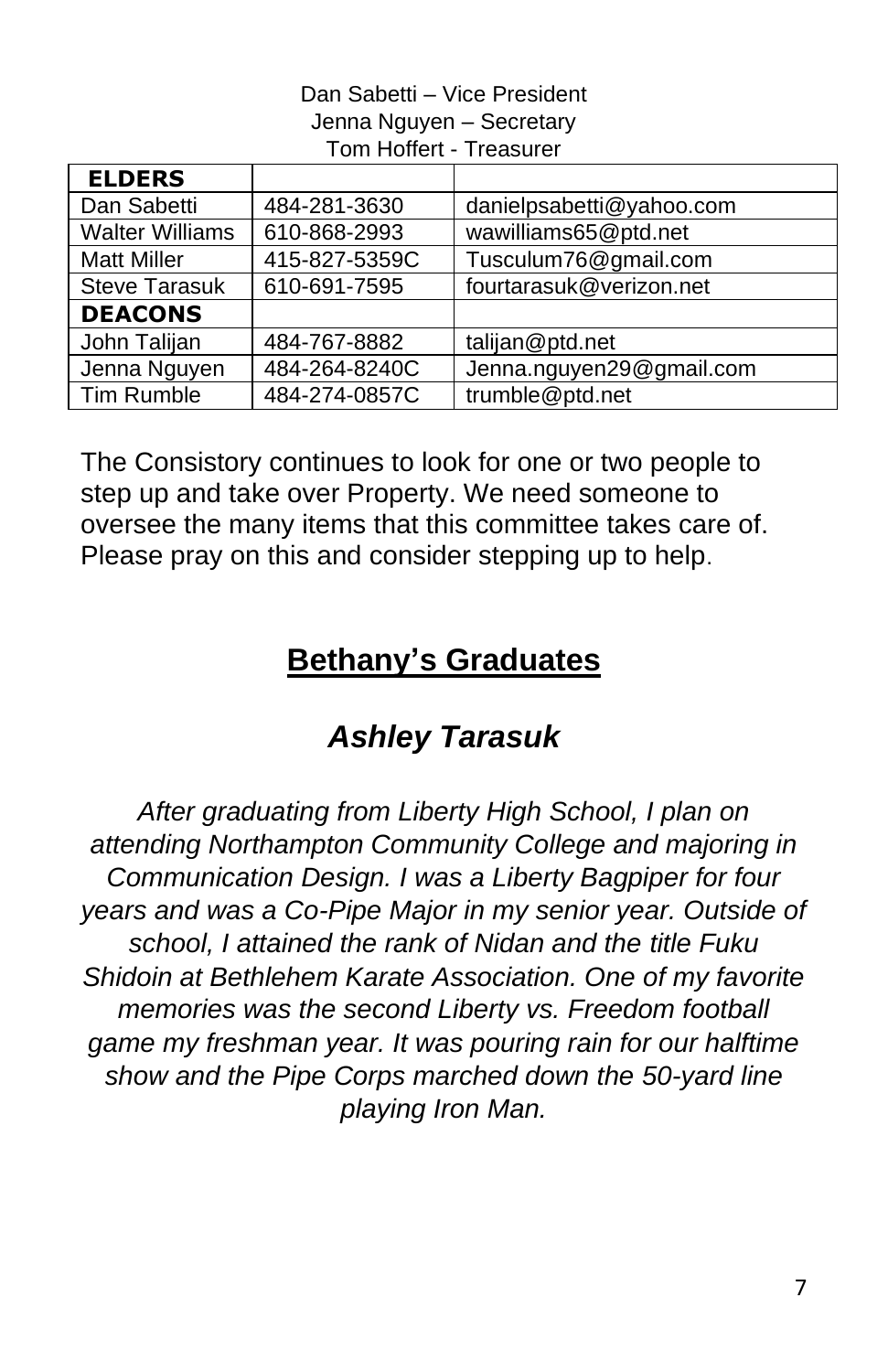# *Amy Lin Hendricks*

*High school was an experience. As a little freshman, I had no idea that I would accomplish as much as I did in a mere 4 years of my life. The marching band placed 3rd in the Tournament of Bands Atlantic Coast Championships in my first year. I was accepted into the Delaware Governor's School of Excellence for music, and joined the Delaware Youth Symphony Orchestra as a sophomore. With my peers, I endured one of the most unique academic experiences in junior year during the pandemic. As a senior, I conclude with a 3.9 GPA, having played at Carnegie Hall with the 2022 Honors Performance Series. I am thankful for everything high school has brought me in life (the good and the bad). As I continue on to the next chapter in my life at the University of Delaware College of Engineering, I will always cherish the memories and lessons of my high school career. Most of all, I will forever continue my willingness to learn new things.*

# *Allison Erving*

*The granddaughter of Barbara Backensto is graduating from Northwestern Lehigh high school with high honors. She played softball and volleyball during her high school years. She will attend West Virginia University for nursing.*

# *Allison Miller*

*The granddaughter of Joan Hottle will graduating May 25th from Pen Argyle High School. She plans to attend Northampton Community College following graduation.*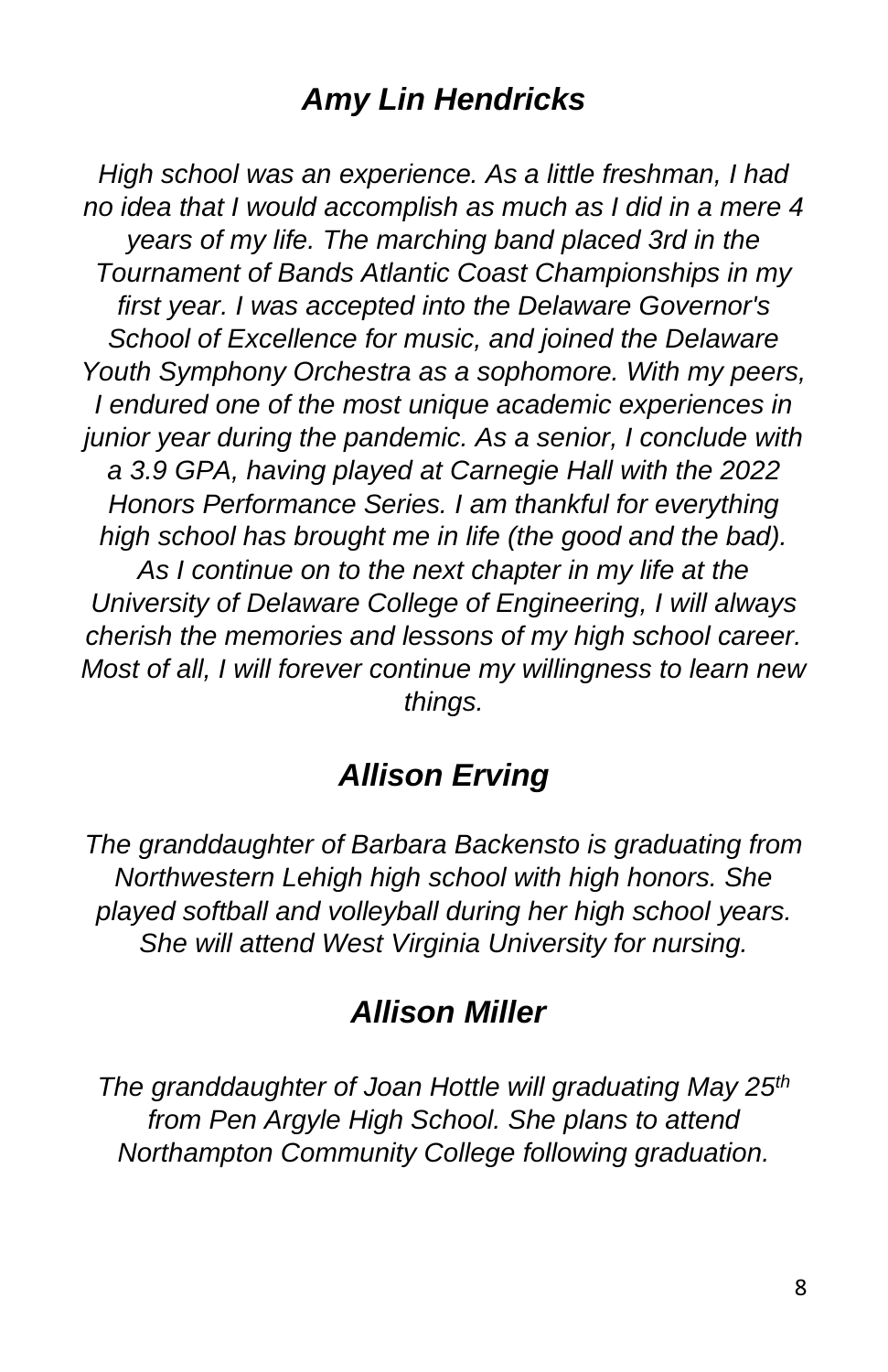#### $1<sup>st</sup>$ 5:30pm Handbell Rehearsal 7pm Chancel Choir Rehearsal

 $5<sup>th</sup>$ 10:45am Worship in the Sanctuary with Communion as we celebrate Pentecost. Congregational vote on masonry work.

6th 8pm Nut Orders Due

**gth** Consistory in FH

11<sup>th</sup> 9am nut making in FH

12<sup>th</sup> 10am Worship in the Sanctuary as we celebrate the baptism of Jane Catherine Rumble

13<sup>th</sup> 9am nut Making in FH with lunch

15<sup>th</sup> 5:30pm Handbell Rehearsal 7pm Chancel Choir Rehearsal 7pm Stewardship meeting in FH

19<sup>th</sup> 10am Worship with combined UCC Churches at Christ UCC 75 Market St.

 $26<sup>th</sup>$ 10am Worship in FH

29<sup>th 5:30pm Handbell Choir rehearsal</sup> 7pm Chancel Choir rehearsal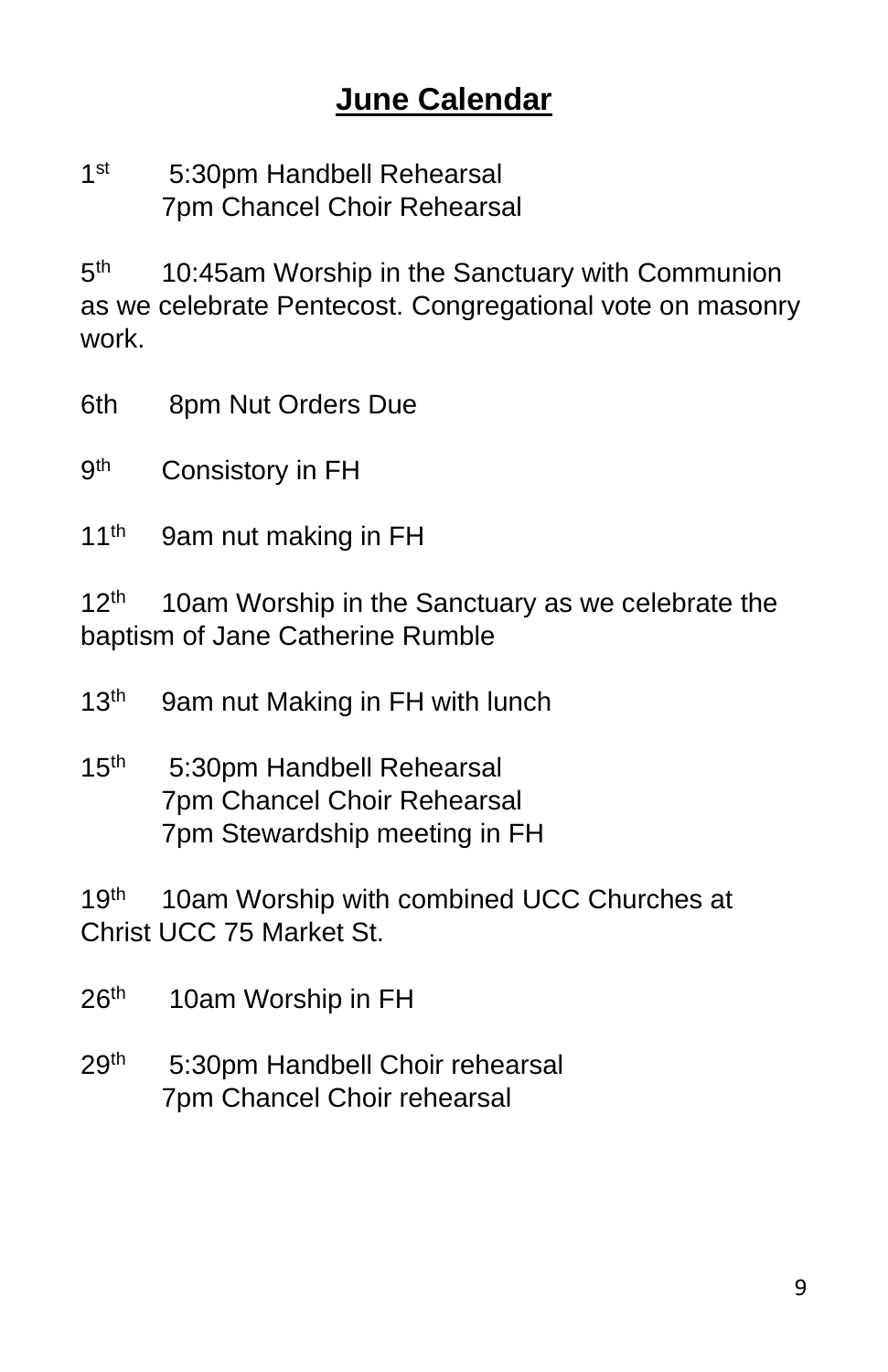# **Those Who Serve**

#### **JUNE 5**

FLOWERS: Deborah Young BULLETINS: Deborah Young GREETERS: Judy & George Morgan USHERS: Consistory LAY READER: Rebecca Kesselring ALTAR GUILD: Debbie Brown

#### **JUNE 12**

FLOWERS: Rebecca Kesselring BULLETINS: Rebecca Kesselring GREETERS: Lisa Williams, Barbara Backensto USHERS: Steve Tarasuk, Barbara Backensto LAY READER: Phil Haines

# **JUNE 19**

Combined Service at Christ UCC

# **JUNE 26**

FLOWERS: Rebecca Kesselring BULLETINS: Rebecca Kesselring GREETERS: Ina Denninger USHERS: Tom Wright, Tom Hoffert LAY READER: Walter Williams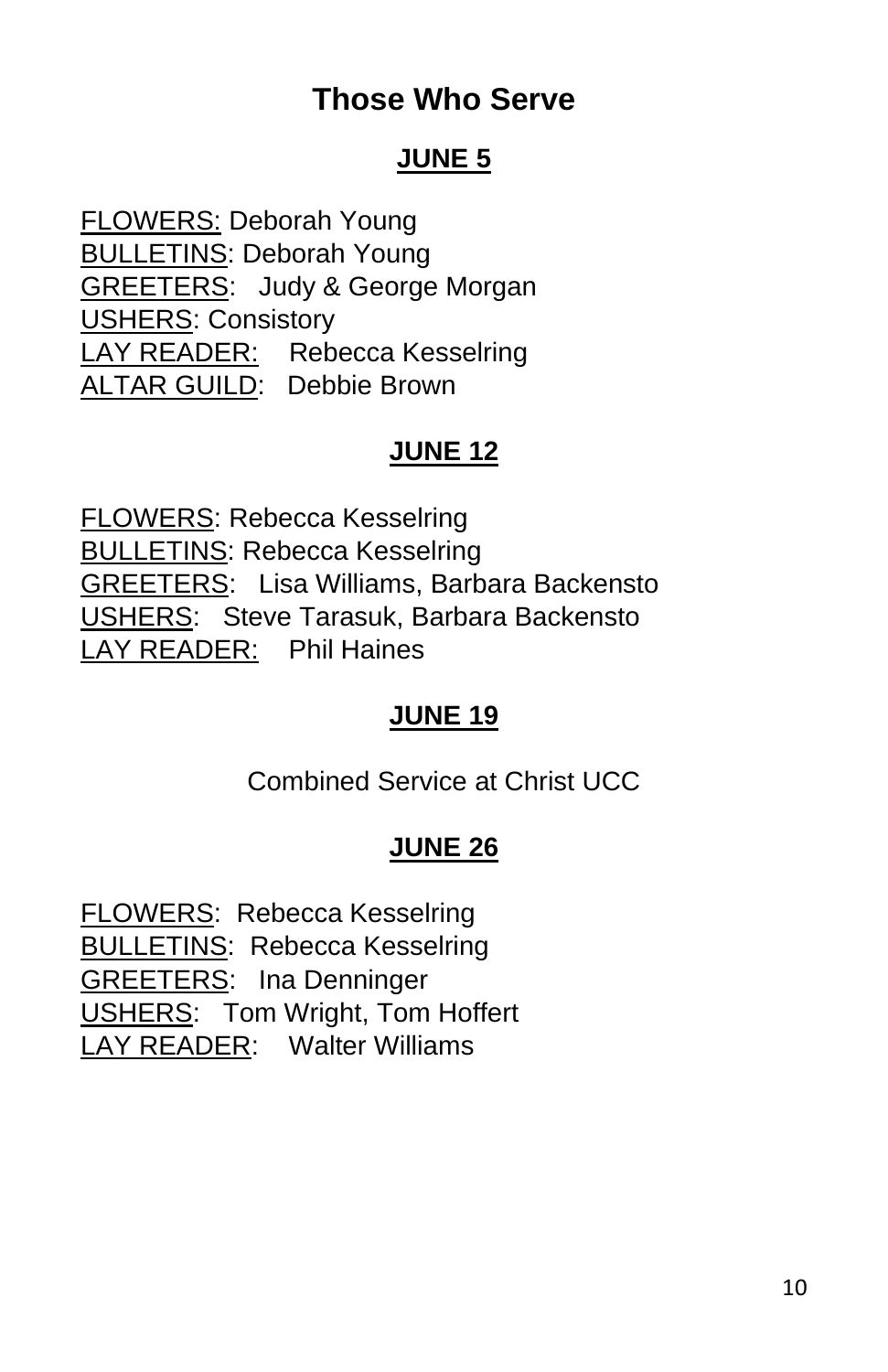Dear Bethany Family.

We would all agree that Bethany UCC is more than just a building with people who worship, enjoy the fellowship of other congregants, etc. BUT it is also a marvelously-built building that requires TLC on occasion. Who doesn't after you are more than 100 years old?

Recently we have provided the masonry in the chimney area of our building some cosmetic makeovers over the last 3-4 years.

Kudos to Don Sorensen's masterful work on these makeovers have managed to minimize any issues until NOW.

We need to take the step of fixing the overall masonry problem, which if not repaired, could result in a collapse of that chimney area. The sooner we get the work done the better

Again, Don Sorensen has come to our rescue with an exceptional cost-effective bid for this work. This requires an investment of \$12,500.

The good news is that we have money from the Bauder estate from this past year in the Parsonage Fund that more than covers this work.

We call for your approval on June 5th so that we can move forward with funding this critical repair project. With your approval today, we could get this work done in the Summer while we are worshiping in Fellowship Hall.

Thank you for your participation in the restoration of this amazing building.

Your brother in Christ,

**Matt**